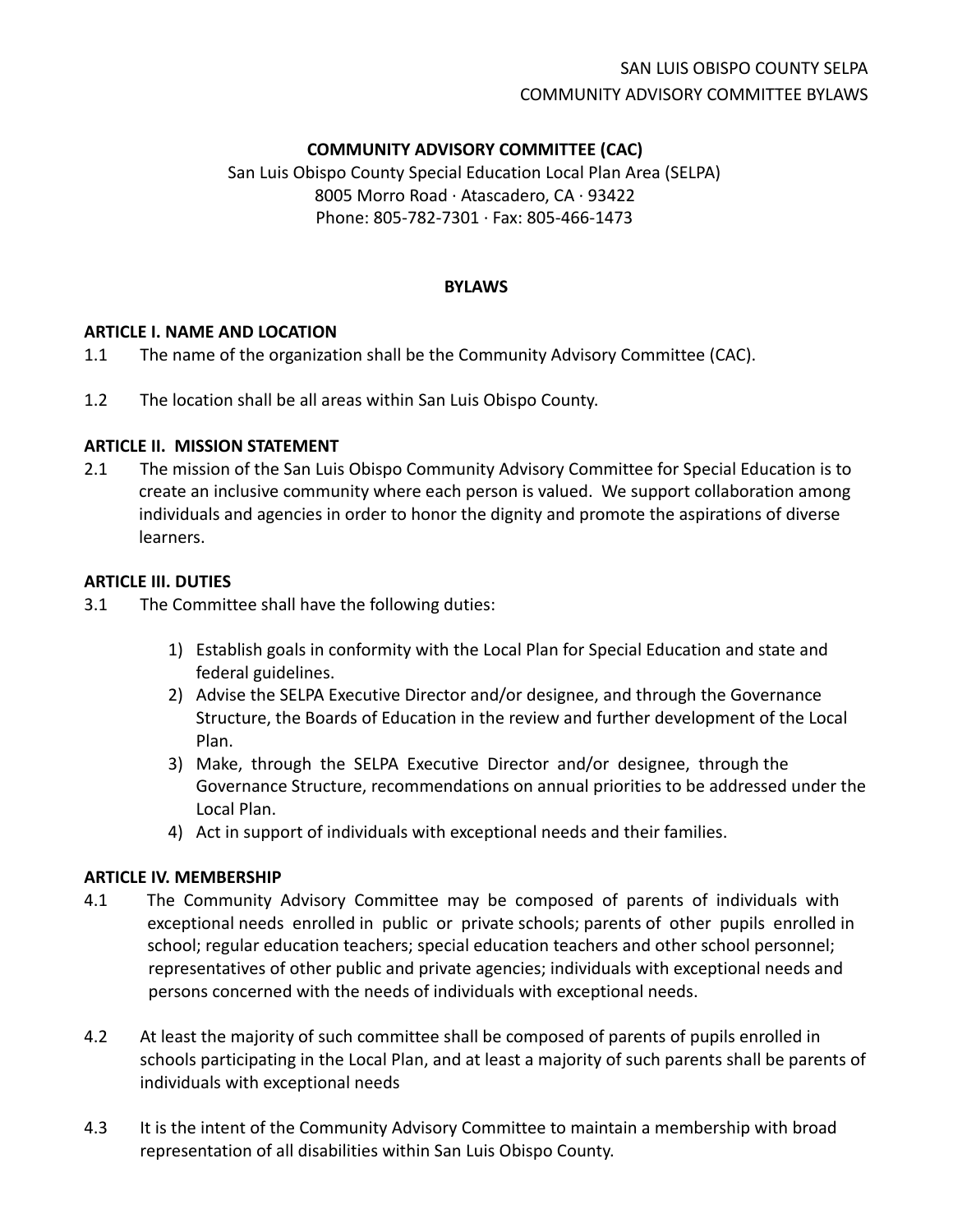4.4 Membership shall include the SELPA Executive Director and/or designee as an ex-officio member of the Community Advisory Committee.

#### **ARTICLE V. APPOINTMENT PROCEDURES**

5.1 Almond Acres Charter School, Bellevue-Santa Fe Charter School, Coast Unified, Cayucos Elementary, Templeton Unified, San Miguel Joint Union, Shandon Unified, and Pleasant Valley Joint Union shall each appoint one member to the CAC.

San Luis Coastal Unified, Atascadero Unified, Paso Robles Joint Unified, Lucia Mar Unified, and the San Luis Obispo County Office of Education shall each appoint two members to the CAC.

- 5.2 Two additional representatives of the community-at-large will be appointed by the SELPA Governing Council upon the recommendation of the SELPA Executive Director.
- 5.3 Appointments to the CAC will be for a two-year term from the School Board appointment date with one-half of the members being appointed/re-appointed each year to ensure an active membership body. To the extent appropriate, school districts within Section 1 rotate members on odd-numbered years, and Section 2 on even-numbered years, as follows:

|    | <b>SECTION 1</b>          | <b>SECTION 2</b>                       |
|----|---------------------------|----------------------------------------|
|    | <b>Odd-Numbered Years</b> | <b>Even-Numbered Years</b>             |
| 12 | Atascadero Unified        | Almond Acres Charter Academy           |
| 1  | Cayucos Elementary        | Bellevue-Santa Fe Charter School       |
|    | <b>Coast Unified</b>      | Lucia Mar Unified                      |
|    | San Miguel Joint Union    | Member-At-Large                        |
| 12 | San Luis Coastal Unified  | Paso Robles Joint Unified              |
|    | <b>Shandon Unified</b>    | Pleasant Valley Joint Union Elementary |
|    | <b>Templeton Unified</b>  | SLO County Office of Education         |
|    |                           | <b>Student Member</b>                  |

#### **ARTICLE VI. MEETINGS**

- 6.1 The Community Advisory Committee shall conduct a minimum of four business (4) meetings per year, August through June, with additional work/retreat meetings scheduled as necessary.
- 6.2 A work/retreat meeting will be held in June for the purpose of reviewing the current year's CAC goals as well as establishing priorities for the following school year.
- 6.3 The first business meeting is to be held in August of each year with agenized items to include the adoption of goals and selection of officers.
- 6.4 All business meetings shall have prior notice and be open to the public.
- 6.5 The Chairperson and the SELPA Executive Director will prepare the meeting agenda.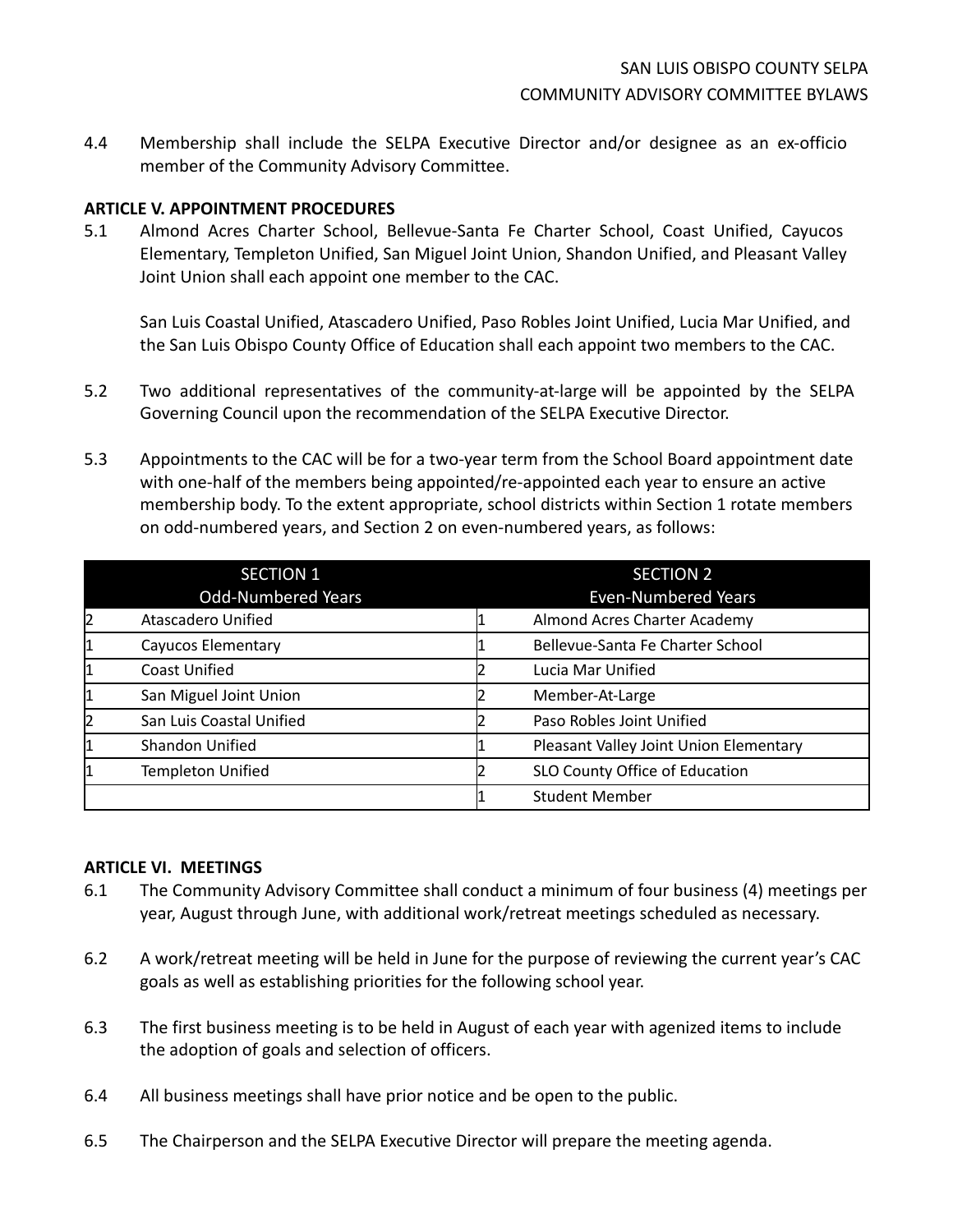- 6.6 The Secretary will take notes. The SELPA will share copies of the notes with all CAC members, directors of special education and the Governing Council.
- 6.7 A quorum shall exist when a minimum of five current CAC members are present and a majority of those present are parents (three).
- 6.8 The Chairperson shall not commit the CAC or its members to any action without a vote of the CAC. Any member may call for a roll call or ballot vote by motion, if seconded.
- 6.9 CAC representatives are expected to attend all business and work meetings. If a representative is to be absent s/he is encouraged to call the SELPA Administrator or CAC Chairperson. A member who misses one business meeting during the course of a year may be excused and replaced at the discretion of the appointing district.
- 6.8 An appointed member may resign by notifying the District Administrator of Special Education of the representative's district in writing.

### **ARTICLE VII. OFFICERS**

- 7.1 Officers, with the exception of the Finance Officer, shall serve for one year, starting after the election at the business meeting in August. No person shall serve as Chairperson for more than two consecutive terms without at least one year break. The Finance Officer may serve consecutive years without a break. The current/outgoing officers with active terms will retain their positions until a new slate of officers are elected at the business meeting in August as to not disrupt the business of CAC.
- 7.2 The Chairperson shall have been a member of the CAC for at least one year before taking office.
- 7.3 There shall be the following officers: Chairperson, Vice-Chairperson, Secretary, Communication Officer and Finance Officer.
- 7.4 The major duties of the officers are:

| Chairperson:           | Preside at all committee meetings, submit reports as required, assist with   |  |  |
|------------------------|------------------------------------------------------------------------------|--|--|
|                        | agenda development, sign checks with the Finance Officer as needed.          |  |  |
| Vice-Chair:            | Fulfill duties in absence of the Chairperson.                                |  |  |
| Secretary:             | Keep a written record of all business transacted at meetings and attend to   |  |  |
|                        | correspondence at the direction of the Chairperson.                          |  |  |
| Communication Officer: | Maintain the CAC listserv, send notices and information out on the listserv, |  |  |
|                        | monitor communications for events, and assist with public relations          |  |  |
|                        | activities.                                                                  |  |  |
| Finance Officer:       | Monitor the CAC budget, provide written reports at each meeting to update    |  |  |
|                        | the membership, liaison with SELPA and accounting department to process      |  |  |
|                        | payment of any expenses, and sign checks with Chairperson                    |  |  |